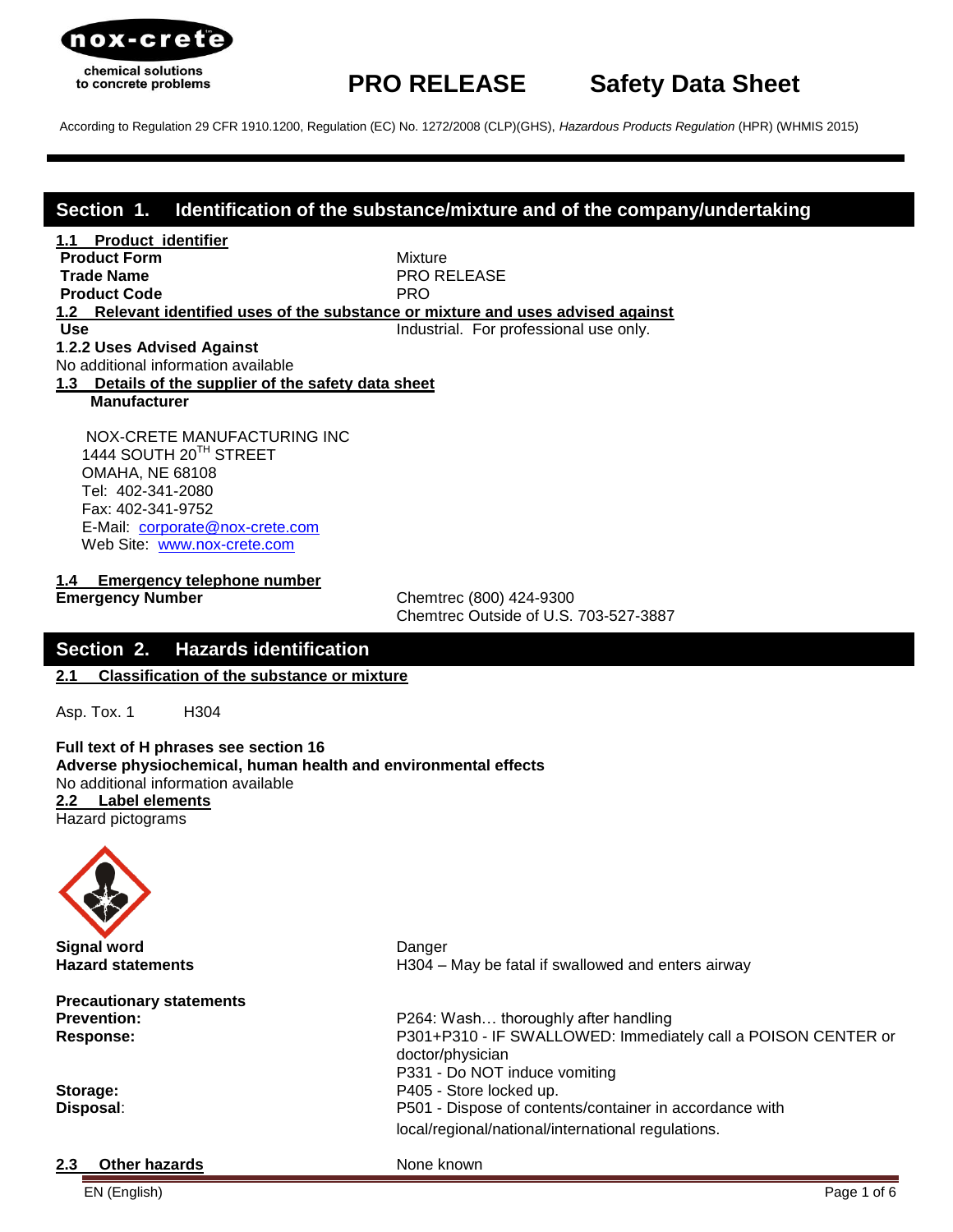

#### According to Regulation 29 CFR 1910.1200, Regulation (EC) No. 1272/2008 (CLP)(GHS), *Hazardous Products Regulation* (HPR) (WHMIS 2015)

Full text of R, H and EUH phrases: see section 16

#### **Section 3. Composition / information on ingredients**

**3.1 Substances** Not applicable **3.2 Mixture**

| <b>Name</b>                         | <b>Product identifier</b> |          |
|-------------------------------------|---------------------------|----------|
| Petroleum Distillates, Hydrotreated | Trade Secret              | $5 - 20$ |

Pursuant to 29CFR 1910.1200(i) the specific chemical identity (and / or) concentration is being withheld as Trade Secret, while all health and safety properties and effects are included in the SDS.

#### **4.1 Description of first aid measures First-aid measures general** Get medical advice/attention if you feel unwell. Never give anything by mouth to an unconscious person. **First-aid measures after inhalation If the individual experiences nausea, dizziness, has difficulty In** breathing seek a healthcare professional immediately. Remove to fresh air and keep at rest in a position comfortable for breathing. In all cases of doubt, or when symptoms persist, seek medical advice. **First-aid measures after skin contact** If skin irritation persists, seek medical attention. Remove or take off immediately all contaminated clothing. Wash off immediately with soap and plenty of water. **First-aid measure after eye contact** When contact lenses are worn, remove if possible. In case of contact with eyes, rinse immediately with plenty of flowing water for 10 to 15 minutes while holding eyelids apart. If irritation persists, get medical attention immediately. **First-aid measures after ingestion** Rinse mouth. DO NOT induce vomiting. Get medical attention immediately. **4.2 Most important symptoms and effects, acute and delayed Symptoms/injuries after inhalation** May cause irritation to the respiratory tract. Overexposure to vapors may result in headache, nausea, drowsiness or dizziness. **Symptoms/injuries after skin contact** May cause skin irritation or burning sensation **Symptoms/injuries after eye contact** May cause eye irritation or injury **Symptoms/injuries after ingestion** Swallowing this material may be harmful. Ingestion can cause gastrointestinal irritation, nausea, vomiting and diarrhea. Aspiration into lungs may cause chemical pneumonia and lung damage. **4.3 Indication of any immediate medical attention and special treatment needed Section 4. First aid measures**

No additional information available

### **Section 5. Firefighting measures**

| 5.1 Extinguishing media                                   |                                                                     |
|-----------------------------------------------------------|---------------------------------------------------------------------|
| Suitable extinguishing media                              | Use fire-extinguishing media appropriate for surrounding materials. |
|                                                           | Dry chemical, foam, carbon dioxide                                  |
| Unsuitable extinguishing media                            | Do not use heavy water stream                                       |
| 5.2 Special hazards arising from the substance or mixture |                                                                     |
| <b>Reactivity</b>                                         | Thermal decomposition products may cause a health hazard.           |
| 5.3 Advice for firefighters                               |                                                                     |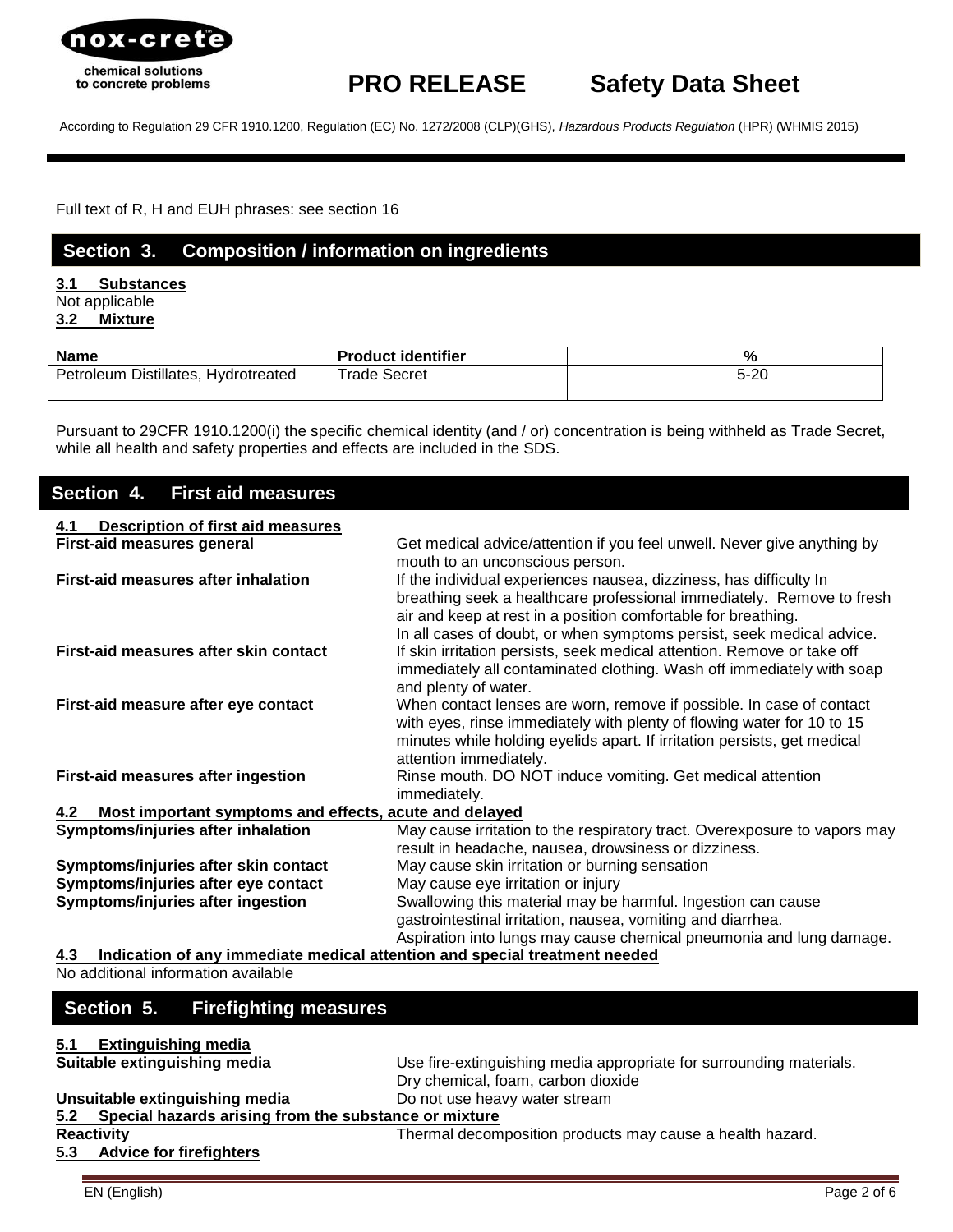

According to Regulation 29 CFR 1910.1200, Regulation (EC) No. 1272/2008 (CLP)(GHS), *Hazardous Products Regulation* (HPR) (WHMIS 2015)

**Firefighting instructions** Use water spray or fog to cool exposed containers. **Protective equipment for firefighters** Firefighters should wear self-contained breathing apparatus (SCBA) and full protective gear when fighting any chemical fire. **Other information On heating or burning harmful gasses/vapors may be released.** This product may cause the floor to become slippery.

# **Section 6. Accidental release measures**

#### **6.1 Personal precautions, protective equipment and emergency procedures General measures Example 2** Dike or impound spilled material. Take proper precautions to ensure your own health and safety before attempting spill control or cleanup. **6.11 Protective Equipment** Equip Cleanup crew with proper protective equipment. **6.2 Environmental precautions** Prevent entry to sewers and public waters. Notify authorities if liquid enters sewers or public waters. **6.3 Methods and materials for containment and cleaning up Methods for cleaning up** Soak up spills with inert solids, such as clay or diatomaceous earth. Collect into vapor tight containers and dispose of properly. **7.1 Precautions for safe handling Protective measures** The Mash hands and other exposed areas with soap and water before eating, drinking or smoking and when leaving work. Provide good ventilation in work areas to prevent formation of vapor. When not in use keep containers tightly closed. Avoid breathing vapor or mist. **Hygiene measures** Wash contaminated clothing before reuse. **7.2 Conditions for safe storage, including any incompatibilities Storage conditions** Store in accordance with local regulations. Store in original container in a cool well ventilated place. Keep containers tightly closed until ready for use. Keep from freezing. **Incompatible materials Incompatible materials** Strong oxidizing agents **Storage temperature Exercise 2 and Storage temperatures.** Prevent exposure to freezing temperatures. **Section 7. Handling and storage**

## **Section 8. Exposure controls/personal protection**

#### **8.1 Control parameters**

#### **Occupational exposure limits**

| Ingredient name                     | <b>Occupational exposure limits</b>                                                                                                                                                                                            |
|-------------------------------------|--------------------------------------------------------------------------------------------------------------------------------------------------------------------------------------------------------------------------------|
|                                     | <b>ACGIH TLV (United States)</b>                                                                                                                                                                                               |
| Petroleum Distillates, Hydrotreated | TWA: 5 mg/m3 8 hours as mist                                                                                                                                                                                                   |
| 8.2<br><b>Exposure controls</b>     |                                                                                                                                                                                                                                |
| Appropriate engineering controls    | Use with adequate ventilation to keep product vapor concentrations<br>below specified TLV                                                                                                                                      |
| Eye and face protection             | Chemical goggles and/or face shields are required to prevent potential<br>eye contact, irritation or injury.                                                                                                                   |
| <b>Skin protection</b>              | Wear chemical resistant gloves and appropriate protective clothing and<br>boots as required to prevent skin contact. Wash exposed skin<br>frequently with soap and water. Soiled clothing should be laundered<br>before reuse. |
| <b>Respiratory protection</b>       | General room ventilation is normally adequate. Avoid breathing the<br>product mist or vapors. The use of an appropriate respirator is<br>recommended whenever the airborne concentrations exceed the TLV.                      |

# Section 9. Physical and chemical properties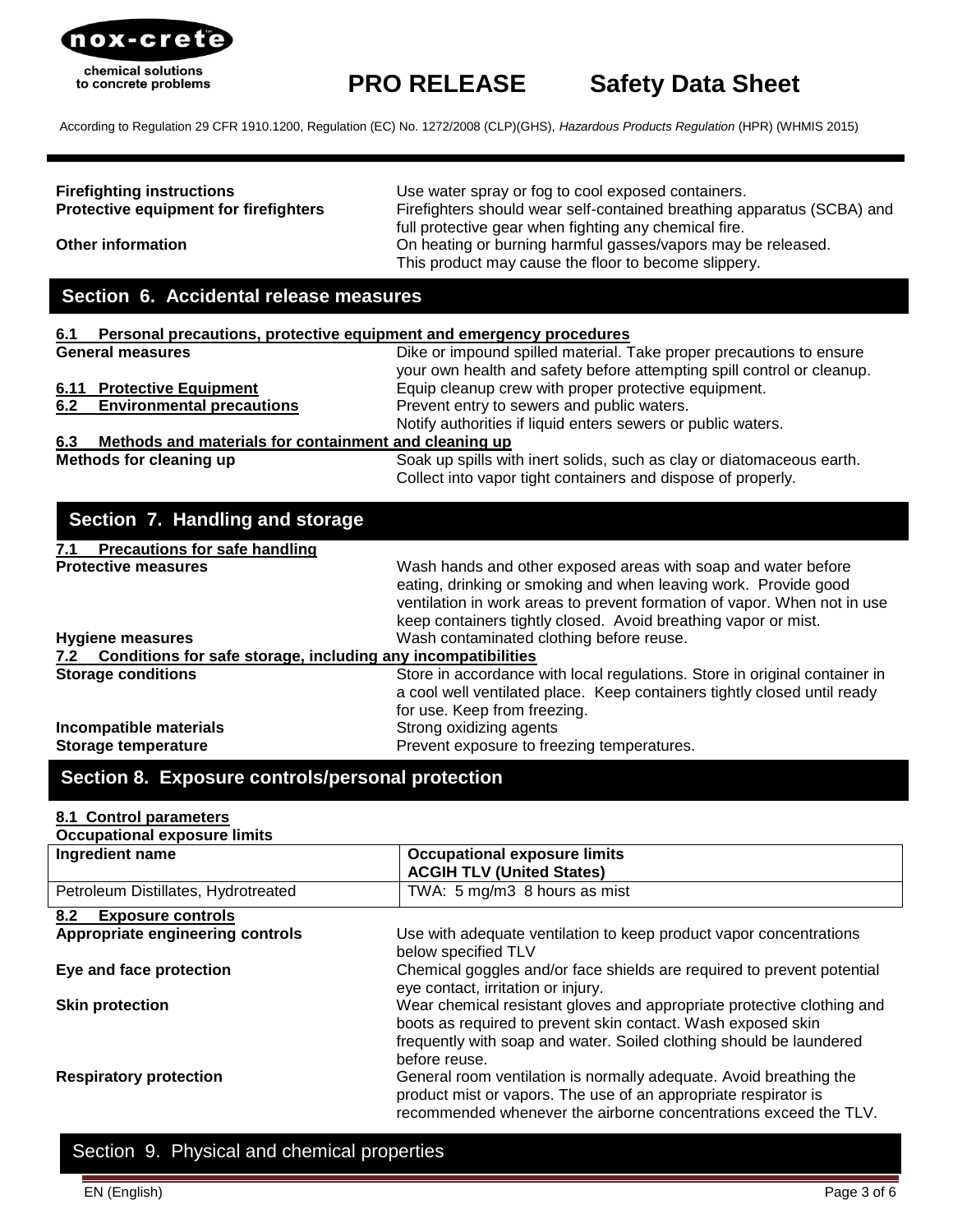

According to Regulation 29 CFR 1910.1200, Regulation (EC) No. 1272/2008 (CLP)(GHS), *Hazardous Products Regulation* (HPR) (WHMIS 2015)

#### **9.1 Information on basic physical and chemical properties**

**Appearance** Milky emulsion **Odor** Mild **Odor Threshold No data available No data available PH** No data available **Melting point Melting point No data available Freezing point No data available Boiling point** 100 C (350 F) **Flash point**  $> 94 \text{ C} > 212 \text{ F}$ **Relative evaporation rate (butyl acetate=1)** No data available **Flammability (solid, gas)** No data available **Upper/lower explosive limits** No data available **Vapor pressure** No data available **Vapor density No data available No data available Relative density (Specific gravity)** 0.985 Kg per Liter 8.2 Lbs per Gallon **Solubility** Water: Soluble Partition coefficient n-octanol/water No data available **Auto-ignition temperature** No data available **Viscosity**<br> **VOC content**<br>
VOC content<br>
VOC content

Less than 100 grams per liter

#### Section 10. Stability and reactivity

| 10.1 Reactivity                         | No additional information available                      |
|-----------------------------------------|----------------------------------------------------------|
| 10.2 Chemical stability                 | Stable under normal conditions                           |
| 10.3 Possibility of hazardous reactions | Hazardous polymerization will not occur.                 |
| 10.4 Conditions to avoid                | Extreme high or low temperatures.                        |
| 10.5 Incompatible materials             | Strong oxidizing agents                                  |
| 10.6 Hazardous decomposition products   | Carbon Monoxide, Carbon Dioxide and various hydrocarbons |

## Section 11. Toxicology information

| 11.1 Information on toxicological effects  |                                                                                                                                                                                                                                                         |
|--------------------------------------------|---------------------------------------------------------------------------------------------------------------------------------------------------------------------------------------------------------------------------------------------------------|
| <b>Acute toxicity</b>                      | No adverse effects expected under intended use.                                                                                                                                                                                                         |
| <b>Irritation/Corrosion</b><br><b>Skin</b> | May cause skin irritation                                                                                                                                                                                                                               |
| Eyes                                       | May causes serious eye irritation and damage.                                                                                                                                                                                                           |
| <b>Respiration or skin sensitization</b>   | May cause respiratory irritation                                                                                                                                                                                                                        |
| Germ cell mutagenicity                     | No data available                                                                                                                                                                                                                                       |
| <b>Carcinogenicity</b>                     | No component of this product present at levels greater than 0.1 % is<br>identified as a carcinogen by the U.S. National Toxicology Program, the<br>U.S. Occupational Safety and Health Act, or the International Agency on<br>Research on Cancer (IARC) |
| <b>Reproductive toxicity</b>               | No data available                                                                                                                                                                                                                                       |
| <b>Specific target organ toxicity</b>      |                                                                                                                                                                                                                                                         |
| Single exposure                            | No data available                                                                                                                                                                                                                                       |
| <b>Repeated exposure</b>                   | No data available                                                                                                                                                                                                                                       |
| <b>Aspiration hazard</b>                   | May be fatal if swallowed and enters airways                                                                                                                                                                                                            |

### Section 12. Ecological information

| Ecotoxicity |
|-------------|
|             |

**12.2 Persistence and degradability** Not established **12.3 Bioaccumulative potential Motion Restablished** 

**Not established**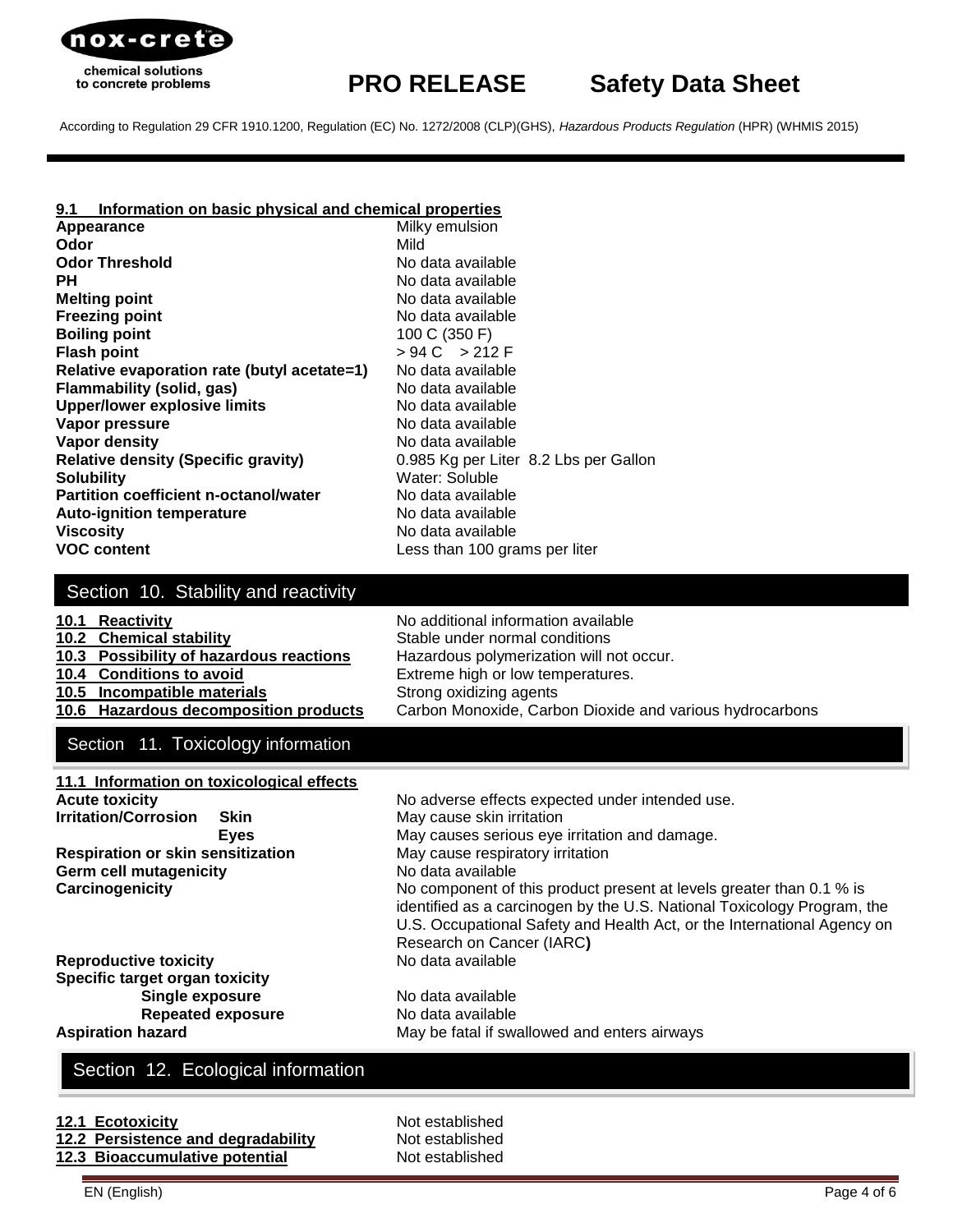

According to Regulation 29 CFR 1910.1200, Regulation (EC) No. 1272/2008 (CLP)(GHS), *Hazardous Products Regulation* (HPR) (WHMIS 2015)

| 12.4 Mobility in soil<br>12.5 Other adverse effects                                                                                                                                                                                    | No additional information available<br>Avoid release to the environment                                                                                                                                                                                                                                                                             |
|----------------------------------------------------------------------------------------------------------------------------------------------------------------------------------------------------------------------------------------|-----------------------------------------------------------------------------------------------------------------------------------------------------------------------------------------------------------------------------------------------------------------------------------------------------------------------------------------------------|
| SECTION 13.<br><b>Disposal Considerations</b>                                                                                                                                                                                          |                                                                                                                                                                                                                                                                                                                                                     |
| 13.1 Waste treatment methods                                                                                                                                                                                                           | The user of this material has the responsibility to dispose of unused<br>material, residues and containers in compliance with all applicable<br>local, state and federal laws and regulations regarding treatment,<br>storage and disposal for hazardous and nonhazardous wastes.                                                                   |
| SECTION 14.<br><b>Transport information</b>                                                                                                                                                                                            |                                                                                                                                                                                                                                                                                                                                                     |
| In accordance with ADR / RID / ADNR / IMDG / ICAO / IATA<br>14.1 UN number<br>14.2 UN proper shipping name<br>14.3 Transport hazard class(es)<br>14.4 Packing group<br>14.5 Environmental hazards<br>14.6 Special precautions for user | Not dangerous goods in sense of transport regulations.<br>Not applicable<br>Not applicable<br>Not applicable<br>No additional information available                                                                                                                                                                                                 |
| 14.7 Transport in bulk according to<br>Annex II of MARPOL 73/78 and the IBC Code No additional information available<br>14.8 Transport in bulk according to<br>CFR 49 173.15                                                           | Not applicable                                                                                                                                                                                                                                                                                                                                      |
| SECTION 15.<br><b>Regulatory information</b>                                                                                                                                                                                           |                                                                                                                                                                                                                                                                                                                                                     |
|                                                                                                                                                                                                                                        |                                                                                                                                                                                                                                                                                                                                                     |
| 15.1.2 USA Regulations<br><b>Section 313</b><br><b>TSCA</b><br><b>Proposition 65</b>                                                                                                                                                   | 15.1 Safety, health and environmental regulations/legislation specific for the substance or mixture<br>Contains no ingredients at or above the De Minimus reporting level<br>All ingredients are listed or exempted<br>This product contains one or more chemicals known to the State of<br>California to cause cancer and/or reproductive toxicity |
| 15.1.3 Canada Regulations<br>Hazardous<br><b>DSL</b><br>15.2 Chemical safety assessment                                                                                                                                                | This SDS has been prepared according to the hazard criteria of the<br>Products Regulation (HPR) (WHMIS 2015) and the SDS contains all of<br>the information required by the HPR.<br>All ingredients are listed or exempted<br>A Chemical Safety Assessment has not been carried out.                                                                |
| Section 16.<br>Other information                                                                                                                                                                                                       |                                                                                                                                                                                                                                                                                                                                                     |
| Date of issue<br>Version<br>Number<br>Date of previous issue<br>Preparer<br><b>Reference Documentation</b>                                                                                                                             | 3-22-2016<br>2.1<br>212<br>2-13-2015<br>Nox-Crete Manufacturing Inc.                                                                                                                                                                                                                                                                                |

cannot anticipate or control the many different conditions under which this information or our products may be used, we make no guarantee that the health and/or safety precautions we have suggested will be adequate for all individuals and /or situations involving its handling or use. Likewise, we make no guarantee or warranty of any kind that the use or